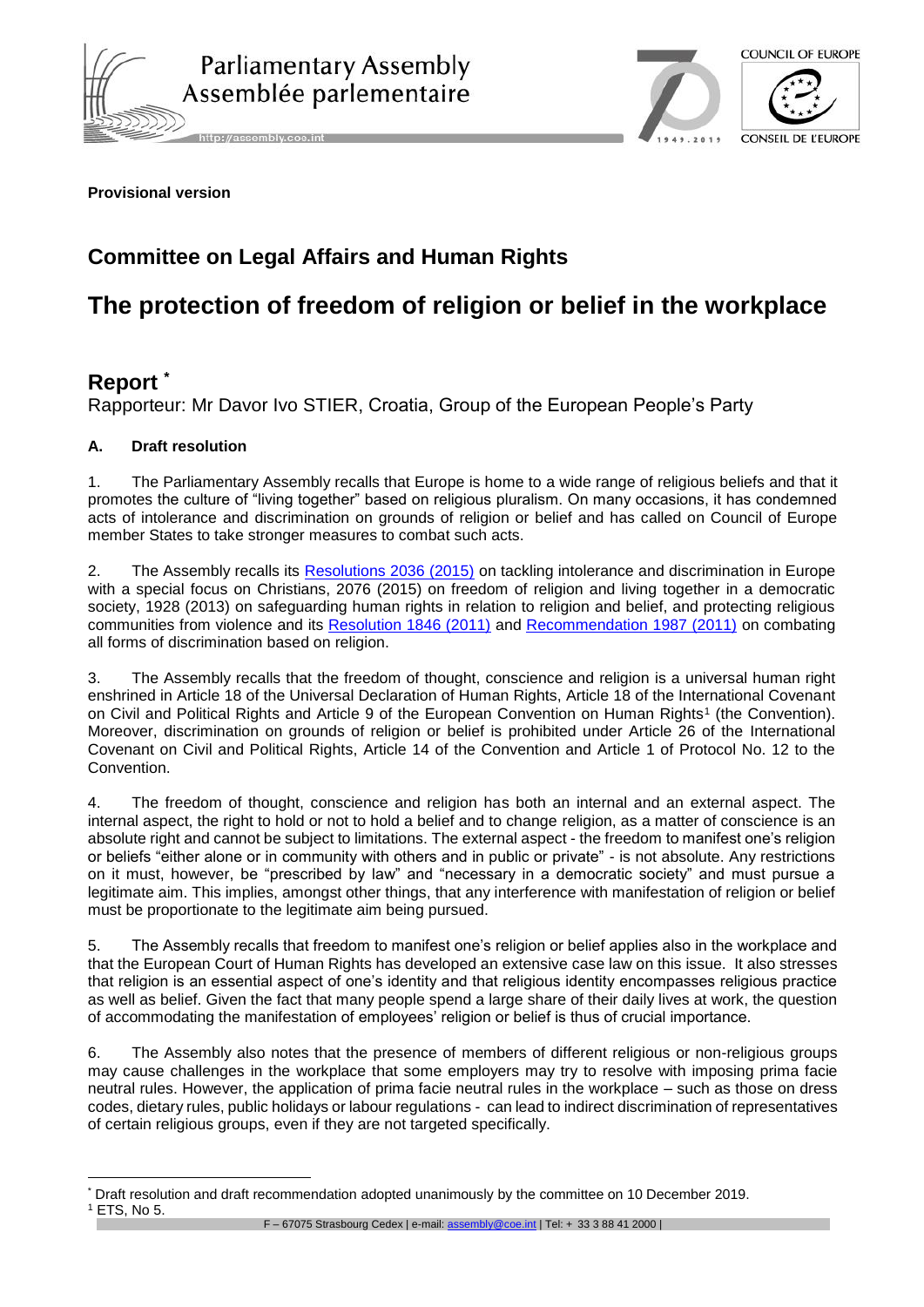#### AS/Jur (2019) 48

7. The Assembly concludes that in certain circumstances, "reasonable accommodation" by employers of their employees' religious practices may be a practical approach towards ensuring the proportionality of any interference with manifestation of religion or belief, thereby avoiding discrimination and violations of employees' rights in these respects. It is also a step towards ensuring substantive equality of adherents of different religions or beliefs. Whilst a formal mechanism for reasonable accommodation of religion or belief has been explicitly incorporated into the legislation of Canada and the United States of America, so far it has not been the case in any European jurisdiction.

8. The Assembly, therefore, calls on Council of Europe member States to:

8.1. promote a culture of tolerance and "living together" in a religiously pluralist society, in accordance with Articles 9 and 14 of the Convention and other international legal instruments on human rights protection;

8.2. ensure that the right of all individuals under their jurisdiction to freedom of thought, conscience and religion is respected;

8.3. to take all necessary measures to combat discrimination based on religion or beliefs in all fields of civil, economic, political and cultural life.

9. Given the importance of the right to manifest one's religion or belief in the workplace, the Assembly calls on Council of Europe member States to:

9.1. adopt effective anti-discrimination legislation which covers prohibition of discrimination on grounds of religion or belief and establish appropriate monitoring mechanisms to assess its implementation, in case this has not been done yet;

9.2 consider taking legislative or any other appropriate measures, in order to ensure that employees may lodge requests for reasonable accommodation of their religion or belief;

9.3 establish appropriate adjudication or mediation mechanisms in cases of disputes related to the employer's refusal to accommodate an employee's request based on his/her religion or belief;

9.4. provide training and advice to public and private employers in order to sensitise them to the notions of religion and religious diversity, the specific needs of employees belonging to religious groups and how to accommodate the specific needs of such employees;

9.5. encourage dialogue between employers, religious communities, trade unions and nongovernmental organisations (NGOs) working for the protection of human rights in order to foster cooperation and tolerance;

9.6. promote the work of national human rights institutions (NHRI) on combating discrimination, including indirect discrimination based on religion or belief, and encourage them to develop training activities for both public and private employers.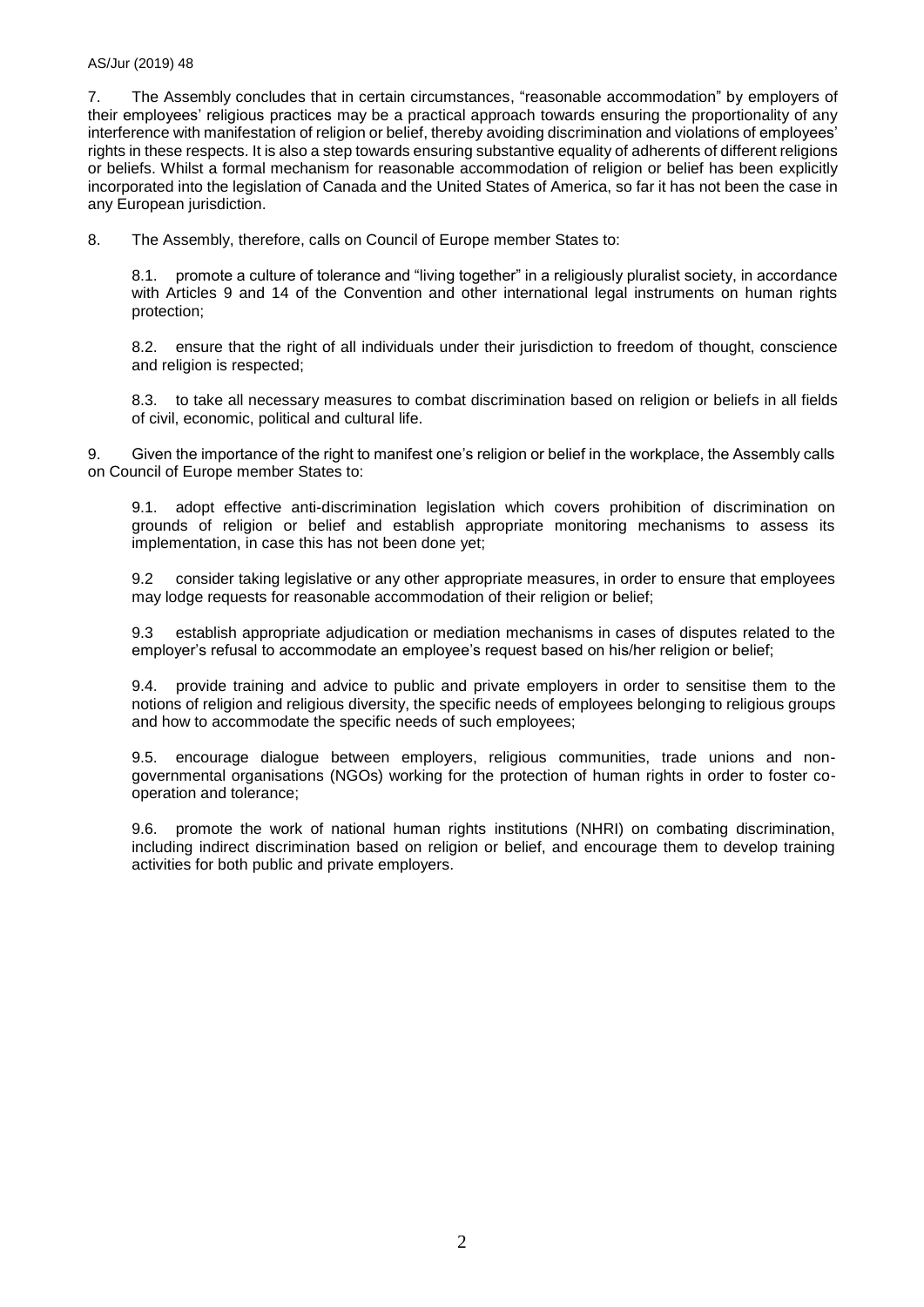#### **B. Draft recommendation:**

1. Referring to its Resolution ….. (2020) on the protection of freedom of religion at the workplace, the Parliamentary Assembly recommends that the Committee of Ministers:

1.1. identify and disseminate examples of good practice in respect of religious diversity and ensuring reasonable accommodation of religion or belief in the workplace;

1.2. reflect on the ways in which reasonable accommodation in the workplace can be best introduced in order to ensure everyone's freedom of religion or belief;

1.3. call on those member States which have not yet done so to sign and ratify Protocol No. 12 to the European Convention on Human Rights;

1.4. strengthen cooperation with the European Union, the Organisation for Security and Cooperation in Europe (OSCE) and the United Nations, with a view to promoting coherent interpretations of the freedom of thought, conscience and religion and the implementation of common policies in the field of combating discrimination based on religion or belief in the workplace.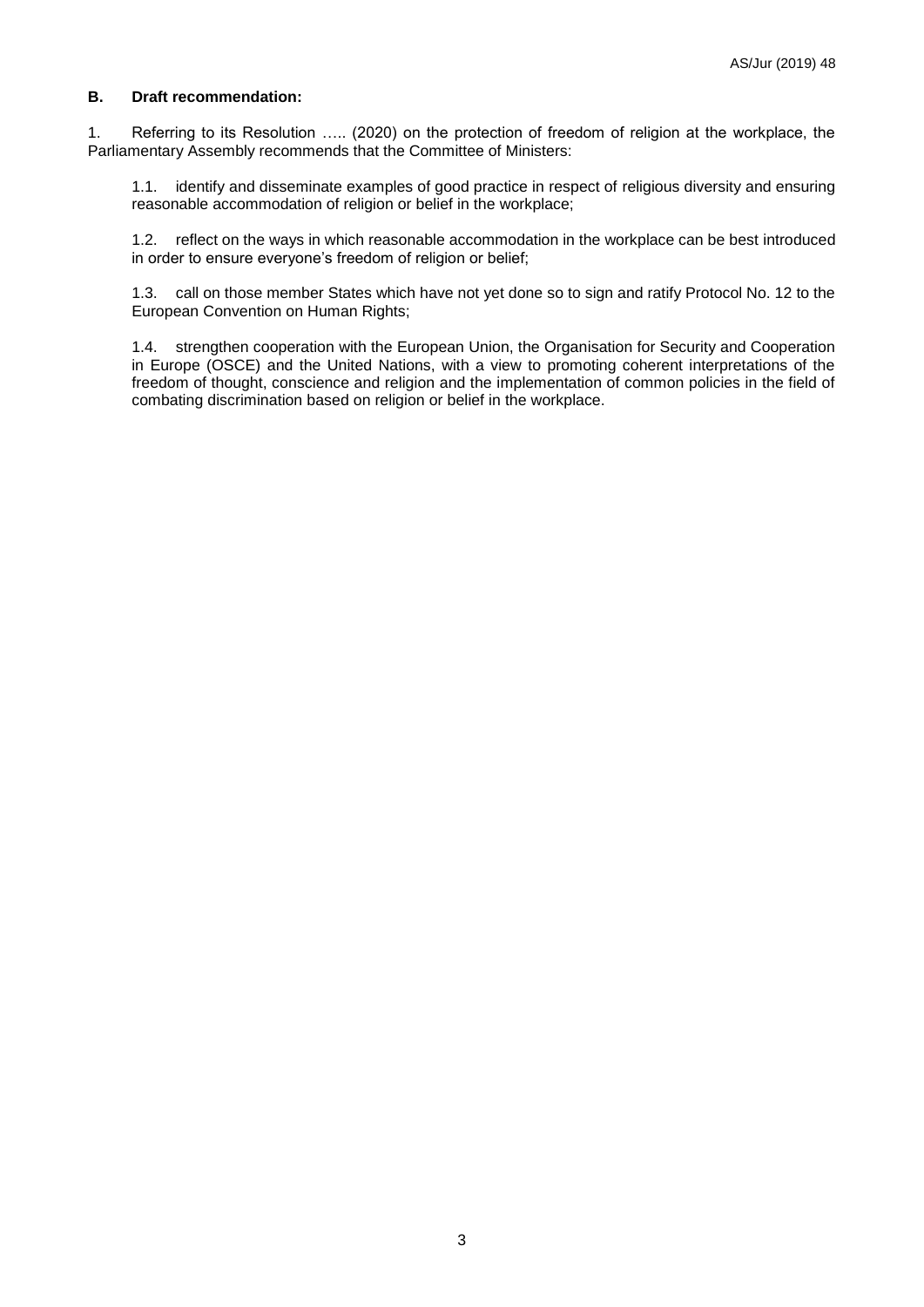#### **C. Explanatory memorandum by Mr Davor Ivo Stier, rapporteur**

#### **1. Introduction**

#### *1.1. Procedure*

1. The motion for a resolution entitled "The protection of freedom of religion or belief in the workplace" 2 was forwarded to the Committee on Legal Affairs and Human Rights on 12 October 2018 for report.<sup>3</sup> The committee appointed me as rapporteur at its meeting in Paris on 13 December 2018.

- 2. At its meeting in Strasbourg on 1 October 2019, the Committee held a hearing with the participation of:
	- Ms Katayoun Alidadi, Assistant Professor of Legal Studies, History and Social Sciences Department, Bryant University, Rhode Island, United States (via video-conference);
	- Mr Javier Martinez-Torron, Professor of Law, Complutense University, Madrid, Spain, and
	- Ms Nazila Ghanea, Associate Professor in International Human Rights Law, University of Oxford (via video-conference).

3. Moreover, in June 2019 I sent a questionnaire to the European Centre for Parliamentary Research and Documentation (EPCRD) in order to get information on the state of Council of Europe member States' legislation concerning measures aimed at ensuring that the freedom of religion or belief is observed at the workplace. The replies received from national delegations have been summarised and presented in the Appendix to my information note of 6 November 2019; both documents were declassified by the Committee at its meeting in Berlin on 15 November 2019 (AS/Jur (2019)43 and AS/Jur (2019)43 Appendix declassified of 22 November 2019).

#### *1.2. Issues at stake*

4. The above-mentioned motion for a resolution makes a reference to the Parliamentary Assembly's [Resolution 2036 \(2015\)](http://assembly.coe.int/nw/xml/XRef/Xref-DocDetails-FR.asp?fileid=21549) on "Tackling intolerance and discrimination in Europe with a special focus on Christians".<sup>4</sup> The resolution called upon the member States of the Council of Europe to "promote reasonable accommodation within the principle of indirect discrimination so as to ensure that the right of all individuals under their jurisdiction to freedom of religion and belief is respected, without impairing for anyone the other rights also guaranteed by the European Convention on Human Rights."<sup>5</sup> The signatories of the motion are of the view that, three years after the adoption of [Resolution 2036 \(2015\),](http://assembly.coe.int/nw/xml/XRef/Xref-DocDetails-EN.asp?fileid=21549) it is crucial to consider what steps have been taken by member States to implement the recommendations contained in it, whether by introducing policies that would allow for an informal mechanism of reasonable accommodation or laws that would provide a formal mechanism of reasonable accommodation of religion or belief in the workplace. The Assembly should therefore review the progress that has been made, with a view to identifying good practice amongst Council of Europe member States on how best to provide reasonable accommodation in relation to religious belief.

5. In today's Europe, the question of the co-existence of members of different religious communities, atheists, agnostics and sceptics has become an issue of vital importance. Although historically Europe might be characterised as a stronghold of Christianity, with many countries having long-standing Jewish communities; it is now increasingly secular and with greater religious diversity, with growing number of Muslims in many States as well as diverse groups representing "new religions". While recognising the role of Christianity in shaping Europe's culture and identity and acknowledging the contribution of Judaism as well as the influence of Islam, the current situation entails new challenges for policy-makers and faith communities, with an increasing need to find ways of accommodating religious beliefs at the workplace. The wearing of religious symbols such as the cross for Christians or the head scarf for Muslim women has caused controversy in some countries. Moreover, in some societies, believers may encounter difficulties in their everyday lives in relation to religious holidays, prescribed times for prayer, conscientious objection of medical staff to abortion, dietary laws or other requirements stemming from their religious beliefs.

6. The Council of Europe has a body of binding and non-binding standards in the area of religious freedom. The Assembly has taken position on many issues relevant to religious diversity, tolerance and State secularity

<sup>&</sup>lt;u>.</u> <sup>2</sup> [Doc. 14544](http://assembly.coe.int/nw/xml/XRef/Xref-DocDetails-EN.asp?fileid=24719) of 26 April 2018.

<sup>3</sup> Reference 4408.

<sup>4</sup> Adopted on 29 January 2015. Report of the Committee on Equality and Non-Discrimination, rapporteur: Mr Valeriu Ghiletchi[, Doc. 13660](http://assembly.coe.int/nw/xml/XRef/Xref-DocDetails-FR.asp?fileid=21340) of 7 January 2015.

<sup>5</sup> Paragraph 6.2 and subparagraph 6.2.1 of the resolution.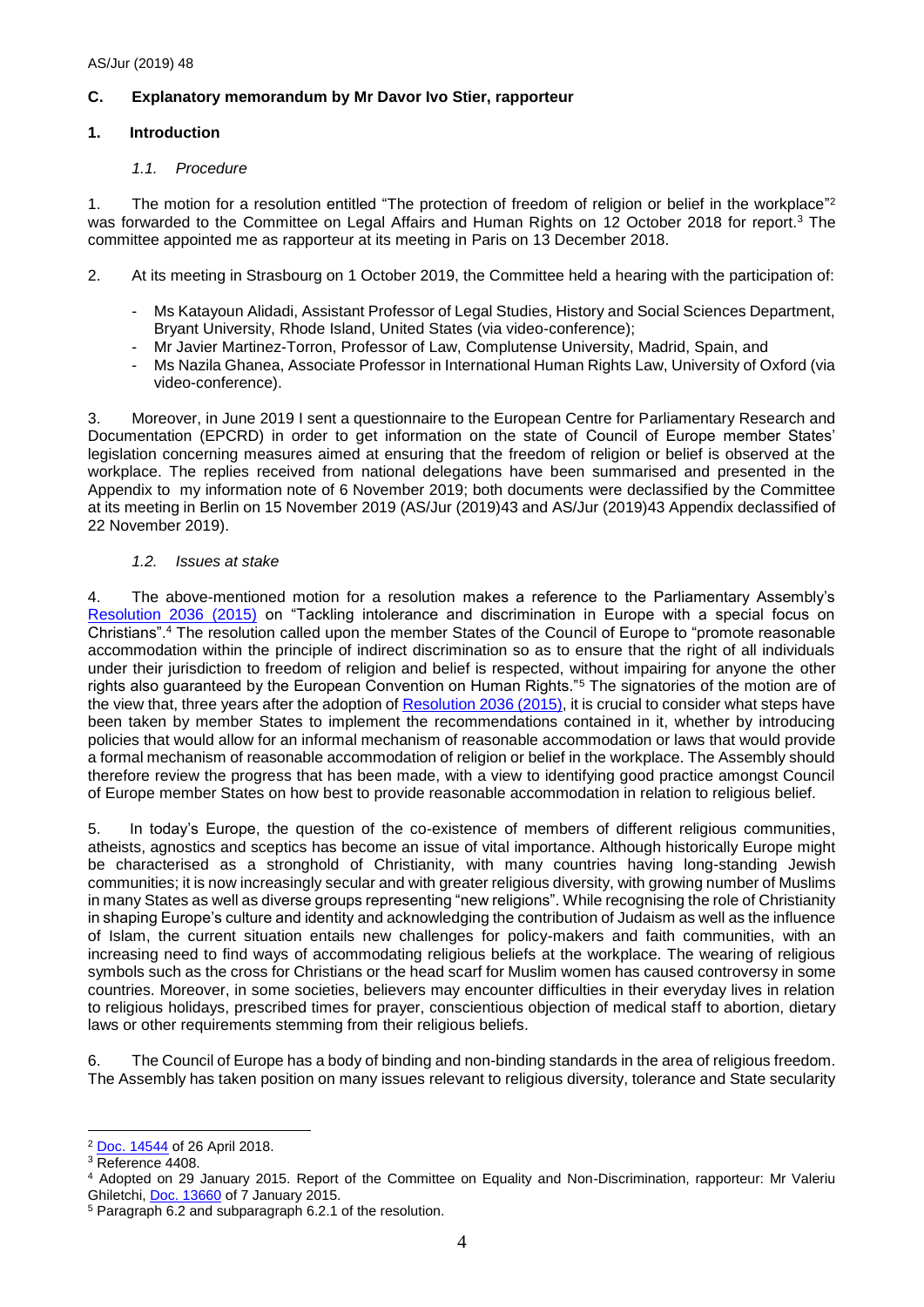in a number of resolutions and recommendations.<sup>6</sup> Therefore, I will only focus on the concepts of freedom of religion and belief and the prohibition on discrimination on the ground of religion, as enshrined in the European Convention on Human Rights and other international legal instruments, as well as on the notion of "reasonable accommodation" to which the motion refers. The committee has already referred to this notion in 2011, when it adopted the report by its former member Mr Tudor Panţiru (Romania, Socialist Group) on "Combating all forms of discrimination based on religion"<sup>7</sup>, which subsequently led to the adoption of <u>Resolution 1846 (2011)</u> and [Recommendation 1987 \(2011\)](http://assembly.coe.int/nw/xml/XRef/Xref-DocDetails-EN.asp?fileid=18043) by the Assembly's Standing Committee on 25 November 2011. In September 2015, the committee considered again issues related to freedom of religion when adopting its opinion on the report of the Committee on Culture, Science, Education and Media on "Freedom of religion and living together in a democratic society".<sup>8</sup> On the basis of the latter report, on 30 September 2015, the Assembly adopted [Resolution 2076 \(2015\).](http://assembly.coe.int/nw/xml/XRef/Xref-DocDetails-EN.asp?fileid=22199) As noted above, it was also an important element in Assembly [Resolution](http://assembly.coe.int/nw/xml/XRef/Xref-DocDetails-EN.asp?fileid=21549)  [2036 \(2015\).](http://assembly.coe.int/nw/xml/XRef/Xref-DocDetails-EN.asp?fileid=21549) In my report I will focus only on issues related to freedom of religion or belief in the workplace and will not take into account the discrimination on grounds of religion or belief in the provision of services, although these issues are closely interrelated.

#### **2. International and European legal framework for freedom of thought, conscience and religion**

#### *2.1. Scope of the freedom*

<u>.</u>

7. Freedom of thought, freedom of conscience and freedom of religion are universal human rights enshrined in fundamental international instruments, namely Article 18 of the [Universal Declaration of Human](https://www.un.org/en/universal-declaration-human-rights/index.html)  [Rights](https://www.un.org/en/universal-declaration-human-rights/index.html) of 1948 and Article 18 of the <u>International Covenant on Civil and Political Rights</u> of 1966.<sup>9</sup> In Europe, this freedom is protected by Article 9 of the European Convention on Human Rights (the Convention) and Article 10 para. 1 of the [Charter of Fundamental Rights of the European Union](https://eur-lex.europa.eu/legal-content/EN/TXT/?uri=CELEX:12012P/TXT) (the Charter). Article 10 para. 2 of the Charter also recognises the right to conscientious objection "in accordance with the national laws governing the exercise of this right".

8. The freedoms enshrined in Article 9 para. 1 of the Convention have both an internal and an external aspect. The *internal aspect* protects the right to hold beliefs or not and to change one's religion or belief as a matter of individual conscience. It is an absolute right, which cannot be subject to limitations.

9. The *external aspect* protects the freedom to manifest one's religion or belief alone or in community with others, in public or in private, in worship, teaching, practice and observance. It may be subject to restrictions enumerated in Article 9 para. 2 of the Convention. The restriction must be "prescribed by law" and "necessary in a democratic society" in the interests of pursuing a legitimate public aim. The permissible aims are public safety, the protection of public order, health or morals, or the protection of the rights and freedoms of others.

10. As a qualified right, Article 9 para. 2 of the Convention gives States a wide 'margin of appreciation' in deciding whether and to what extent a limitation of the right to manifest one's religion or beliefs is "necessary".<sup>10</sup> The extent of the margin of appreciation, whose application in practice remains subject to the supervision of the European Court of Human Rights ("the Court" or "ECtHR"), depends upon the particular circumstances of the case.

11. Issues of religious freedom may come into conflict with other rights guaranteed by the Convention. In relation to Article 10 of the Convention, for example, the Court addressed a situation where the local Roman Catholic diocese objected to the screening of a film that it considered blasphemous, resulting in the authorities seizing and confiscating the film and bringing criminal proceedings against the organisers of the screening

<sup>6</sup> See, in particular, [Recommendation no. 1396 \(1999\)](http://assembly.coe.int/nw/xml/XRef/Xref-DocDetails-EN.asp?fileid=16672) of 27 January 1999 *on religion and democracy;* [Resolution 1510](http://assembly.coe.int/nw/xml/XRef/Xref-DocDetails-EN.asp?fileid=17457)  [\(2006\)](http://assembly.coe.int/nw/xml/XRef/Xref-DocDetails-EN.asp?fileid=17457) of 28 June 2006 on *Freedom of expression and respect for religious beliefs*, [Recommendation no. 1804 \(2007\)](http://assembly.coe.int/nw/xml/XRef/Xref-DocDetails-EN.asp?fileid=17568) of 29 June 2007 on *State, religion, secularity and human rights;* [Resolution no. 1743 \(2010\)](http://assembly.coe.int/nw/xml/XRef/Xref-DocDetails-EN.asp?fileid=17880) of 23 June 2010 on *Islam, Islamism and Islamophobia in Europe* o[r Recommendation 1957 \(2011\)](http://assembly.coe.int/nw/xml/XRef/Xref-DocDetails-EN.asp?fileid=17957) of 27 January 2011 on *Violence against Christians in the Middle East.* 

<sup>7</sup> [Doc. 12788](http://assembly.coe.int/nw/xml/XRef/Xref-DocDetails-EN.asp?fileid=12972) of 10 November 2011, see als[o Resolution 1846 \(2011\)](http://assembly.coe.int/nw/xml/XRef/Xref-DocDetails-EN.asp?fileid=18055) and [Recommendation 1987\(](http://assembly.coe.int/nw/xml/XRef/Xref-DocDetails-EN.asp?fileid=18043)2011).

<sup>8</sup> [Doc. 13886](http://assembly.coe.int/nw/xml/XRef/Xref-DocDetails-FR.asp?fileid=22131) of 29 September 2015, rapporteur for opinion: Sir Edward Leigh, an[d Doc. 13851](http://assembly.coe.int/nw/xml/XRef/Xref-DocDetails-EN.asp?fileid=21962) of 6 July 2015, rapporteur: Mr Rafael Huseynov.

<sup>&</sup>lt;sup>9</sup> In 1993, the Human Rights Committee adopted General Comment no. 22 on the scope of this provision, CCPR/C/21/rev.1/Add.4. As reiterated in its paragraph 4, "the freedom to manifest religion or belief may be exercised 'either individually or in community with others and in public or private'. The freedom to manifest religion or belief in worship, observance, practice and teaching encompasses a broad range of acts. (…)". As underlined by Professor Ghanea at the hearing of 1 October 2019, the difference between observance and practice of religion is not always clear and the term 'in public' has not been defined.

<sup>10</sup> *S.A.S. v. France,* application no. 43835/11, judgment of 1 July 2014, Grand Chamber, para. 129.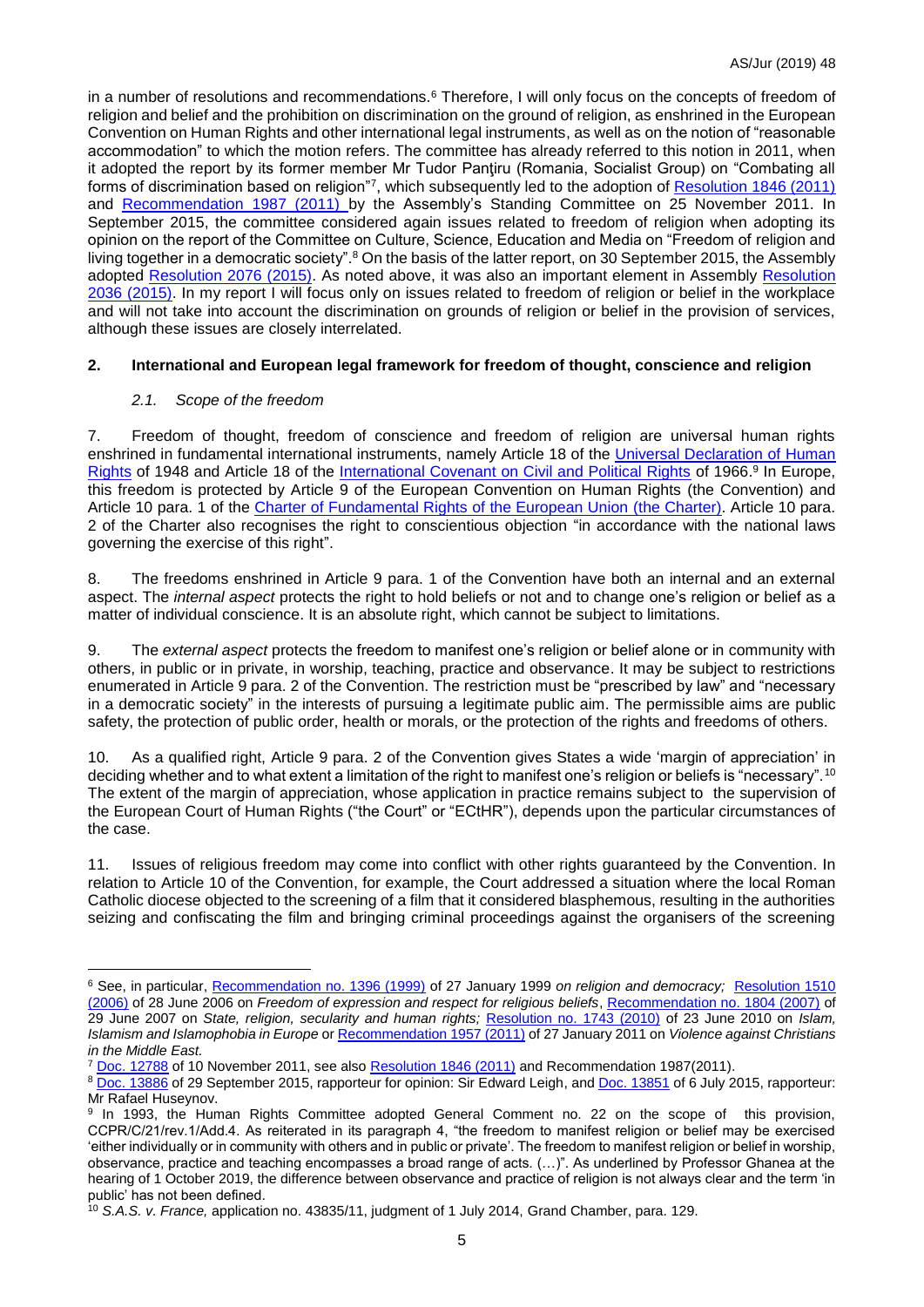(see the *Otto-Preminger-Institut v. Austria<sup>11</sup>* judgment). Other rights might also come into conflict with religious beliefs: the right to respect for private and family life (Article 8 of the Convention), for example in connection with certain medical treatment issues (e.g. the refusal of blood transfusions by many Jehovah's Witnesses); the right to freedom of assembly (Article 11), for example when believers gather at prayer meetings; the right to a fair trial (Article 6 of the Convention), for example in connection with State recognition of decisions of ecclesiastical bodies or the right to education (Article 2 of Protocol No 1), for example when parents consider that the state does not respect their right to ensure that their child's education is in conformity with their own religious convictions (e.g. *Lautsi v. Italy*,<sup>12</sup> concerning display of the crucifix in state school classrooms).

#### *2.2. Prohibition of discrimination based on religion or beliefs*

12. Article 26 of the ICCPR enshrines the principle of equality before the law and stipulates that all persons are entitled without any discrimination to the equal protection of the law. According to this provision, "the law shall prohibit any discrimination and guarantee to all persons equal and effective protection against discrimination on any ground", including religion. According to the 1981 Declaration on the elimination of all [forms of intolerance and of discrimination based on religion or belief](https://www.ohchr.org/EN/ProfessionalInterest/Pages/ReligionOrBelief.aspx)<sup>13</sup>, discrimination based on religion constitutes "an affront to human dignity and a disavowal of the principles of the Charter of the United Nations" (Article 3) and the right to freedom of thought, conscience and religion "shall be accorded in national legislation in such a manner that everyone shall be able to avail himself of such rights and freedoms in practice" (Article 7). Moreover, "States shall take effective measures to prevent and eliminate discrimination on grounds of religion or belief in the recognition, exercise and enjoyment of human rights and fundamental freedoms in all fields of civil, economic, political, social and cultural life" (Article 4 para. 1) and they "shall make all efforts to enact or rescind legislation where necessary to prohibit any such discrimination, and to take all appropriate measures to combat intolerance on grounds of religion or belief in this matter" (Article 4 para. 2).

13. Discrimination on the ground of religion or belief is also prohibited under Article 14 of the Convention<sup>14</sup> and Article 1 of Protocol No 12 to the Convention.<sup>15</sup> The State may not, without any objective and reasonable justification, treat in different way persons in substantially similar situations. It enjoys a certain margin of appreciation in assessing whether and to what extent the existing differences justify different treatment; however, the inequality in treatment must pursue a legitimate aim and respect the criterion of reasonable proportionality<sup>16</sup>. Moreover, a failure, without an objective and reasonable justification, to treat differently persons whose situations are significantly different may also be contrary to the principle of non-discrimination.<sup>17</sup>

14. Within the European Union's legal framework, the **Employment Equality Directive 2000/78** addresses various forms of discrimination in employment, including on grounds of religion or belief.<sup>18</sup> It establishes general rules concerning putting into effect equal treatment in employment and occupation, prohibiting both direct and indirect discrimination on grounds of, *inter alia*, religion or belief (Recital 12, Articles 1 and 2). As defined in the Directive, *direct discrimination* is considered to occur "where one person is treated less favourably than another is, has been or would be treated in a comparable situation" and *indirect discrimination*  - "where an apparently neutral provision, criterion or practice would put persons having a particular religion or belief (…) at a particular disadvantage compared with other persons (…)" (Article 2 paras 1 and 2). The Directive also admits the possibility of lawful differentiation based on a "proportionate, "genuine and determining occupational requirement", provided that the objective is legitimate (Article 4 para. 1). Therefore,

<sup>&</sup>lt;u>.</u> <sup>11</sup> *Otto-Preminger-Institut v. Austria,* judgment of 20 September 1994, Application no. 13470/87, paragraphs 55-56.

<sup>12</sup> Application no. 30814/06, Grand Chamber judgment of 18 March 2011.

<sup>&</sup>lt;sup>13</sup> Proclaimed by the United Nations General Assembly resolution 36/55 of 25 November 1981.

<sup>&</sup>lt;sup>14</sup> Article 14 of the Convention provides that "The enjoyment of the rights and freedoms set forth in this Convention shall be secured without discrimination on any ground such as sex, race, colour, language, religion, political or other opinion, national or social origin, association with a national minority, property, birth or other status." This article does not automatically confer any autonomous or substantive right: it may only be invoked in conjunction with one or more substantive guarantees established in the Convention.

<sup>&</sup>lt;sup>15</sup> Article 1 of Protocol No 12 to the Convention introduces a general prohibition on discrimination in the enjoyment of "any right set forth by law " (paragraph 1), which applies to all acts of public authorities (paragraph 2). Religion is mentioned there as one of the possible grounds of discrimination. Unfortunately, this protocol has so far been ratified by only 20 Council of Europe member States (as of 2 December 2019).

<sup>16</sup> *Savez crkava "Riječ života" and others v. Croatia*, application no. 7798/08, judgment of 9 December 2010, paragraphs 85-89.

<sup>17</sup> *Thlimmenos v. Greece*, application no. 34329/97, judgment of 6 April 2000, para. 44. The applicant was denied admission to the profession of chartered accountant because of his criminal conviction for refusal to perform military service. The reason for his refusal – his conscientious objection, and hence his religious beliefs – was not taken into account, despite this placing him in a 'significantly different situation' to persons convicted of offences committed for different reasons.

<sup>&</sup>lt;sup>18</sup> Council Directive 2000/78/EC of 27 November 2000 establishing a general framework for equal treatment in employment and occupation, Official Journal L 303, 02 December 2000, pages 0016 – 0022.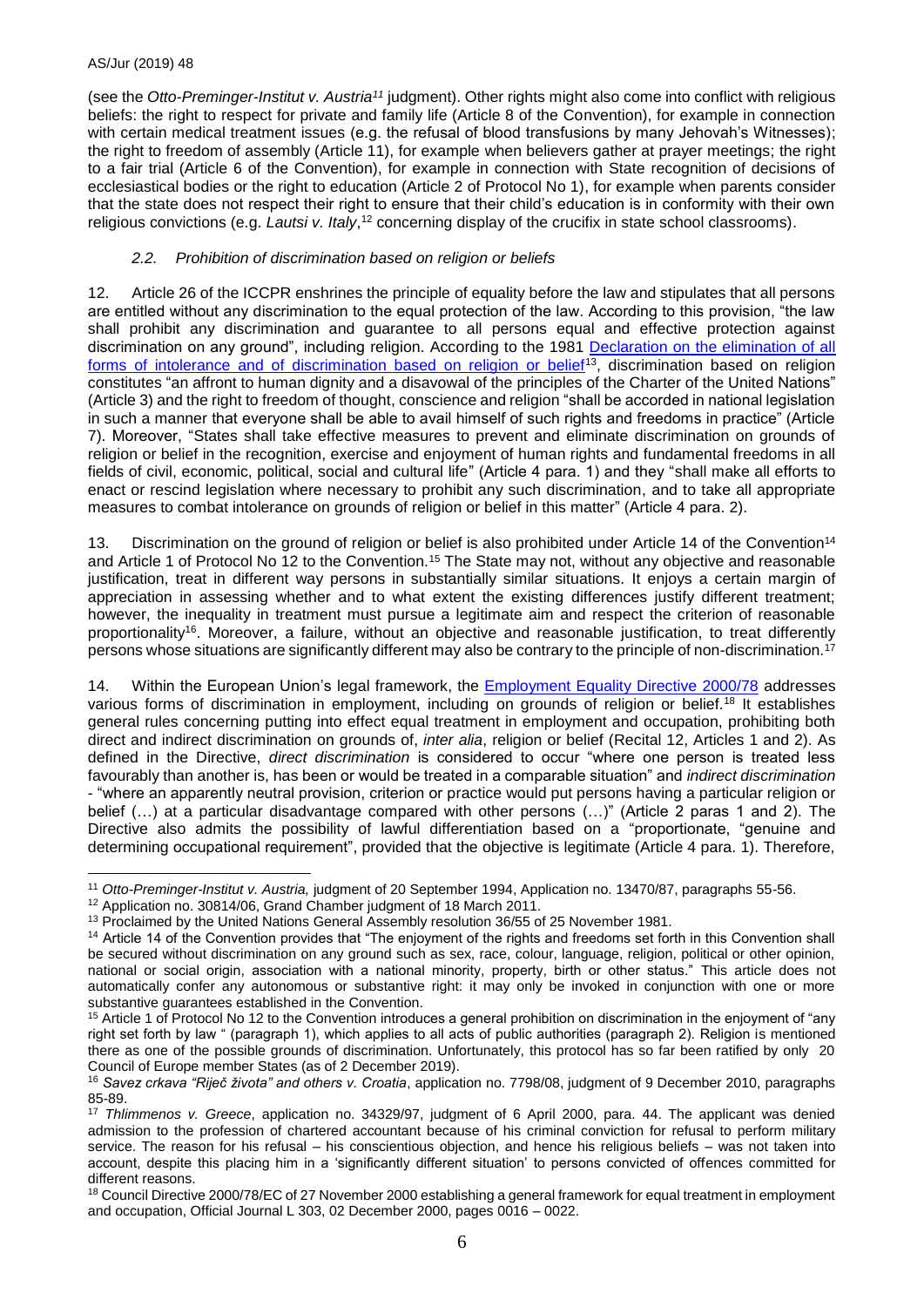it allows a difference of treatment based on a person's religion or belief by churches and other organisations whose ethos is based on religion or belief; such institutions may require individuals working for them to act in good faith and with loyalty to their ethos (Article 4 para. 2).

#### *2.3. Relevant case-law of the European Court of Human Rights*

15. A variety of cases have been examined by the Court under Article 9 of the Convention. They concerned specific issues such as compulsory military service and religious beliefs, the obligation to pay "church tax", wearing of religious symbols or clothing, children's education and parents' religious convictions, proselytism or recognition, organisation and leadership of religious communities. <sup>19</sup> For the purpose of this report, only cases concerning freedom of religion or belief in the workplace will be considered below.

16. Up until the 1990s, the European Commission of Human Rights<sup>20</sup> consistently refused to apply Article 9 of the Convention to conscientious objectors to military service. The Commission found that the Convention allowed States to choose whether or not to recognise conscientious objection to military service, since Article 4 para. 3 b) of the Convention refers to "conscientious objectors in countries where they are recognised". Since 2011, the Court has developed a new line of jurisprudence. Since the *Bayatyan v. Armenia* judgment, the Court now considers that conscientious objection to military service may fall in the ambit of Article 9 if "it is motivated by a serious and insurmountable conflict between the obligation to serve in the army and a person's conscience or his deeply and genuinely held religious or other beliefs". The Court examines complaints concerning conscientious objectors in the light of the particular circumstances of the case and has found violations of Article 9 of the Convention in a number of cases concerning criminal convictions for refusals to perform military service by Jehova's witnesses, non-religious pacifists and people referring only to 'moral values'. 21

17. The Court has also considered various issues relating to manifestation of freedom of thought, conscience and religion at the workplace, although not explicitly from a 'reasonable accommodation' perspective. These cases have included a requirement to take a religious oath in order to start practicing as a lawyer (*Alexandridis v. Greece* - violation of Article 9), an obligation to swear an oath on the Christian Gospels in order to take a seat in Parliament (*Buscarini and Others v. San Marino* - violation of Article 9) or proselytising to air force service personnel (*Larissis and Others v. Greece* - no violation of Article 9, as the State was entitled to protect lower-ranking airmen from "improper pressure"). It also considered the issue of religious holidays. For example, in the case of *Kosteski v. "The former Yugoslav Republic of Macedonia",* the applicant, a Muslim, complained about having been fined for taking a day's holiday without permission to celebrate a Muslim religious festival (no violation of Article 9 and of Article 14 taken in conjunction with Article 14). In *Francesco Sessa v. Italy,* the applicant, a member of the Jewish faith and a lawyer by profession, complained about the judiciary's refusal to adjourn a hearing set down for the date of a religious festival; the Court found no violation of Article 9 of the Convention considering that the refusal was justified on grounds of the protection of the rights of others (and in particular the right to proper administration of justice).<sup>22</sup>

18. As regards disputes between religious organisations and their employees, the Court has examined many of such cases under Article 8 of the Convention guaranteeing the right to respect for private and family life and has accepted that an employer whose ethos is based on religion or on a philosophical belief may impose specific duties of loyalty on its employees. According to the Court, "a decision to dismiss based on a breach of such duty cannot be subjected, (…), only to a limited judicial scrutiny exercised by the relevant domestic employment tribunal without having regard to the nature of the post in question and without properly

<u>.</u>

<sup>19</sup> For a thorough analysis the Court's case-law, see *Overview of the Court's case-law on freedom of religion,* Research Division of the Court, updated on 31 October 2013.

<sup>&</sup>lt;sup>20</sup> Which operated between July 1954 and October 1998 and ceased to exist on 1 November 1998, when the Court became permanent following the entry into force of Protocol no. 11 to the Convention.

<sup>21</sup> *Bayatyan v. Armenia*, application no. 23459/03, judgment of 7 July 2011 (Grand Chamber), para. 110. It is the first case in which the Court applied Article 9 to the case of a conscientious objectors and found a violation of that provision. See also *Erçep v. Turkey*, application no. 43965/04, judgment of 22 November 2011; *Savda v. Turkey,* application no. 42730/05, judgment of 12 June 2012 or *Papavasilakis v. Greece,* application no. 66899/14, judgment of 15 September 2016 and *Mushfiq Mammadov and Others v. Azerbaijan,* applications nos. 14604/08, 45823/11, 76127/13, 41792/15, judgment of 17 October 2019 (not final yet).

<sup>22</sup> *Alexandridis v. Greece,* application no. 19516/06, judgment of 21 February 2008; *Buscarini and Others v. San Marino,*  application no. 24645/94, judgment of 18 February 1999 (Grand Chamber); *Larissis and Others v. Greece,* application no. 23372/94, judgment of 24 February 1998; *Kosteski v. "The former Yugoslav Republic of Macedonia,* application no. 55170/00, judgment of 13 April 2006 and *Francesco Sessa v. Italy,* application no. 28790/08, judgment of 3 April 2012. However, in the *Larissis and Others v. Greece,* the Court found a violation of Article 9 of the Convention with regard to the measures taken against two of the applicants for the proselytizing of civilians, as they were not subject to pressure and constraints as the airmen.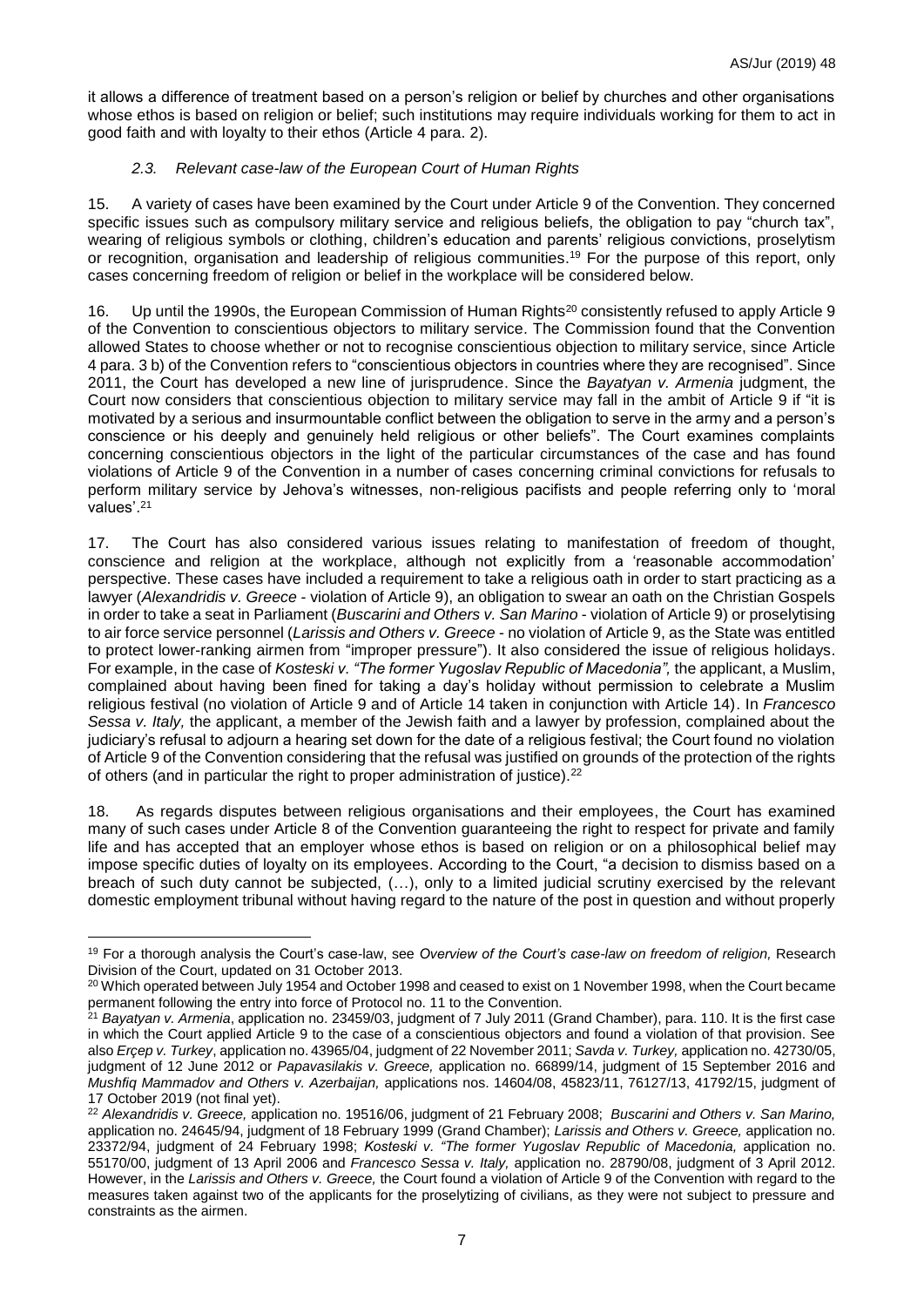balancing the interests involved in accordance with the principle of proportionality." <sup>23</sup> Referring to these principles, in *Siebenhaar v. Germany<sup>24</sup>*, the Court examined under Article 9 of the Convention the dismissal of a childcare assistant employed by a Protestant parish but belonging to another religious community whose teachings were found incompatible with the Protestant Church doctrine. It did not find a violation of Article 9 of the Convention, having considered that the labour courts had balanced thoroughly the interests of all parties involved.

19. The judgment *Eweida and Others v. the United Kingdom* of January 2013 seems to be the most relevant in the context of determining the scope of the State's positive obligation to secure respect for the rights to freedom of religion in the workplace. In this case, the Court dealt with alleged discrimination against four applicants (all Christians) in the workplace. Two applicants - Ms Eweida, a British Airways employee, and Ms Chaplin, a geriatric nurse - complained about their employers' refusals to allow them to wear necklaces with Christian crosses at work. The other two applicants - Ms Ladele, a marriage registrar, and Mr McFarlane, a relationship counsellor - complained about sanctions taken against them by their employers for refusing to perform perform services which they considered to condone homosexuality, a practice they considered incompatible with their religious beliefs (the fourth applicant was dismissed from his job and, as a result of the impugned disciplinary proceedings, the third applicant also lost her job). The applicants complained that domestic law had failed adequately to protect their right to manifest their religion and invoked Article 9 of the Convention taken alone and/or in conjunction with the prohibition on discrimination under Article 14 of the Convention. The Court recalled that a "manifestation" within the meaning of Article 9 of the Convention must be "intimately linked to the religion or belief". On that basis, it considered that all four applicants had indeed been seeking to manifest their religion, in the sense of Article 9; and that their complaints related to interferences with that right. If an individual complains of a restriction on freedom of religion in the workplace, "rather than holding that the possibility of changing job would negate any interference with the right, the better approach would be to weigh that possibility in the overall balance when considering whether or not the restriction was proportionate". Therefore, the ECtHR examined whether a fair balance had been struck between the "competing interests of the individual and of the community as a whole", bearing in mind the margin of appreciation enjoyed by the State.<sup>25</sup>

20. In the case of first applicant (Ms Eweida), the Court found that the domestic authorities had not sufficiently protected her right to manifest religion (violation of Article 9). The domestic courts had given too much weight to the employer's wish to project a certain corporate image; furthermore, the employer had previously allowed employees to wear items of religious clothing (e.g. turbans and hijabs), and subsequently found itself able to amend its policy so as to allow visible wearing of religiously symbolic jewelry. As regards the second applicant (Ms Chaplin), the Court did not find a violation of the Convention, considering that the obligation on the applicant to remove her cross was not disproportionate to the legitimate public interest in protecting health and safety on a hospital ward. Concerning the third applicants (Ms Ladele), the Court found that the employer's requirement pursued the legitimate aim of protecting equal opportunities for those of different sexual orientation and recalled that differences in treatment based on sexual orientation required particularly serious reasons by way of justification. Although the requirement to register same-sex unions had been introduced at a later stage, the local authority's policy aimed to secure the rights of others which were also protected under the Convention. The State enjoyed a wide margin of appreciation in striking a balance between competing Convention rights and, in the circumstances of the case. The courts' upholding of the disciplinary measures brought against the applicant fell within this margin of appreciation (no violation of Article 14 taken in conjunction with Article 9). Finally, as regards the fourth applicant (Mr McFarlane), the Court noted that, when he had taken up his job, he knew that he would not be able filter his clients on the basis of their sexual orientation. It again found that the employer's action was aimed at providing services without discrimination and that it was within the State's margin of appreciation to uphold a measure pursuing this aim that resulted in the applicant's dismissal (no violation of Article 9 taken alone or in conjunction with Article 14).

21. In November 2015, the Court gave its judgment in the case of *Ebrahimian v. France,* in which the applicant, a hospital social worker, complained under Article 9 of the Convention about the decision not to renew her employment contract because of her refusal to stop wearing the Muslim veil. The Court found no violation of the said provision, considering that the French authorities had not exceeded their margin of appreciation in giving priority to the requirement of neutrality of the State deriving from the principle of secularism set out in Article 1 of the French Constitution and the principle of the neutrality of public services.

1

<sup>23</sup> *Schüth v. Germany*, Application no. 1620/03, judgment of 23 September 2010, para. 69; *Obst v. Germany,* Application no. 425/03, judgment of 23 September 2010, para. 43 and *Fernández Martinez v. Spain,* Application No. 56030/07, judgment of 12 June 2014 (Grand Chamber), para. 22. In *Schüth v. Germany* the Court found a violation of Article 8 of the Convention.

<sup>24</sup> Application no. 18136/02, judgment of 3 February 2011.

 $25$  Applications nos. 48420/10, 59842/10, 51671/10 and 36516/10, judgment of 15 January 2013, paras. 82, 83 and 84.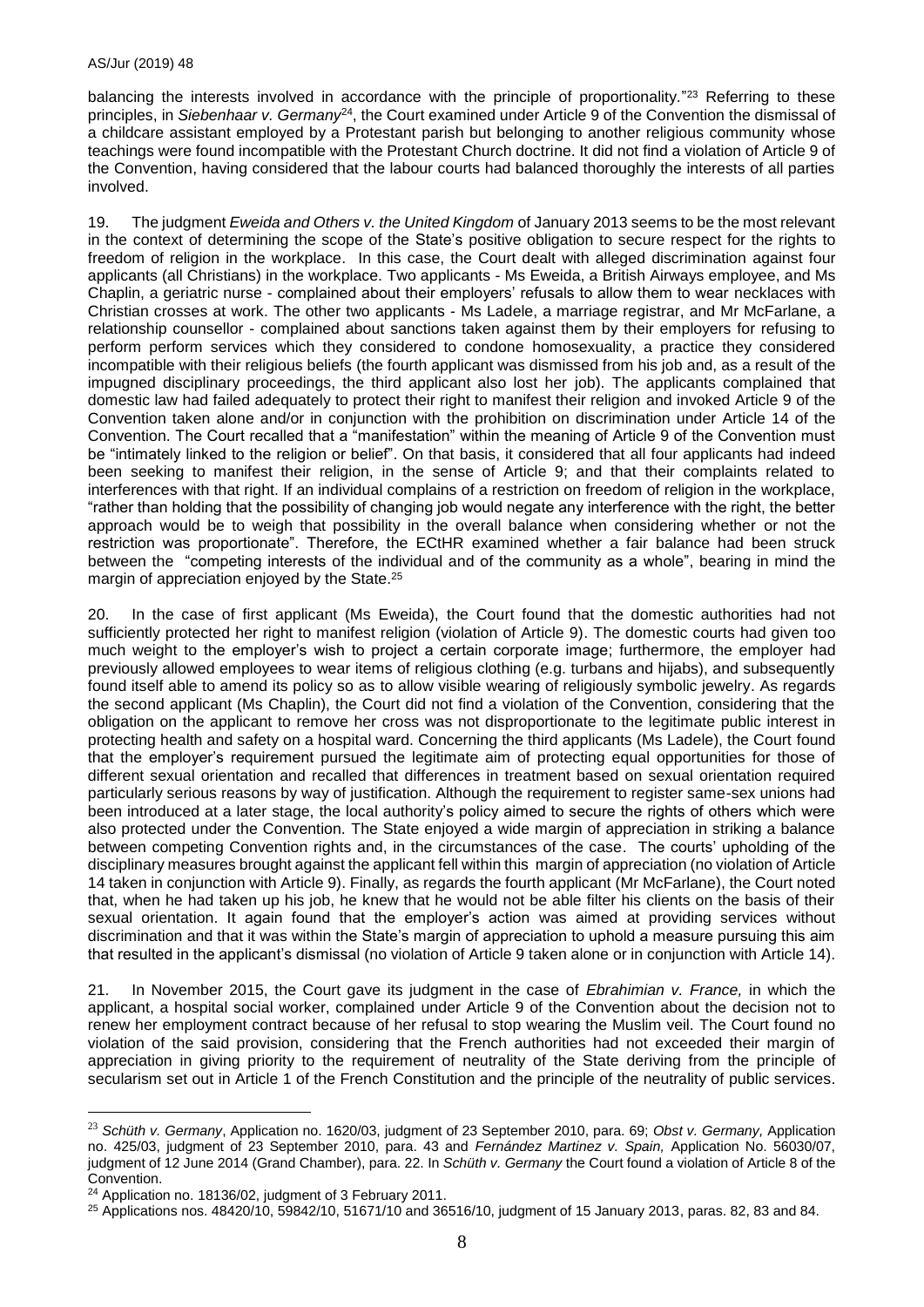The Court also accepted the French health and safety regulations which were putting more emphasis on the rights of others (and in particular patients) than on the right to manifest one's religious beliefs.<sup>26</sup> A similar case, concerning the refusal of a German hospital held by a private company to continue the employment of a Muslim nurse wearing a headscarf is now being examined by the Court.<sup>27</sup> Interestingly, in a case against France (the so-called case of *Baby loup crèche*), the United Nations Human Rights Committee has recently taken a different position on the ban on wearing a headscarf in the workplace.<sup>28</sup> It is also worth recalling in this context that, as regards complaints by teachers complaining about prohibition to wear head scarfs, the Court has found such cases manifestly ill-founded, and, consequently, inadmissible. In particular in *Dahlab v. Switzerland*, the Court found that "in a democratic society the State was entitled to place restrictions on the wearing of the Islamic headscarf if it was incompatible with the pursued aim of protecting the rights and freedoms of others and public order".<sup>29</sup> Unfortunately, in *Barik Edidi v. Spain,<sup>30</sup>* a case concerning the wearing of a *hijab* by a lawyer in a court room, the Court has not ruled on the merits for formal reasons (due to the non-exhaustion of domestic remedies).

#### *2.4. Relevant case law of the Court of Justice of the European Union*

22. Recently, the Court of Justice of the European Union ("the CJEU") delivered several judgments concerning discrimination on grounds of religion or belief following national jurisdictions' references for a preliminary ruling concerning interpretation of Directive 2000/78. Firstly, it examined the issue of wearing an Islamic headscarf at work in the cases of *Samira Achbita & Centrum v. G4S*<sup>31</sup> and *Asma Bougnaoui & ADDH v. Micropole SA*. 32

23. In the first case, Ms Achbita, a Muslim, who had worked as a receptionist, was dismissed by the defendant company, G4S, after she had decided to wear an Islamic headscarf, which was in contrast with the company's policy of neutrality. The Belgian Court of Cassation referred to the CJEU the question of whether the ban on wearing a Muslim headscarf, imposed by a company which prohibited all employees from wearing outward signs of religious beliefs at work, constituted direct discrimination in light of Article 2 para. 2a) of Directive 2000/78. The CJEU concluded that the ban imposed on the applicant did not constitute direct discrimination, since the company's internal rules were applied in an undifferentiated way to all employees who came into contact with its customers. An employer's wish to project an image of neutrality towards customers falls within the scope of the freedom to conduct a business under Article 16 of the Charter and is, in principle, legitimate. According to the Court of Justice, in this case, the prohibition of wearing religious signs was strictly necessary. The national court could still consider whether GS4 might have offered Ms Achbita a post not involving any visual contact with customers, instead of dismissing her.

24. A second CJEU case, *Asma Bougnaoui & ADDH v. Micropole SA,* arrived at a different outcome. Ms Bougnaoui, a design engineer, had been dismissed from her employment because she wore an Islamic headscarf while in contact with customers of the company. The French Court of Cassation asked the CJEU whether Article 4 para. 1 of Directive 2000/78 could be interpreted as meaning that the wish of a customer of an information technology consulting company no longer to have that employer's services provided by an employee wearing an Islamic headscarf constituted a "genuine and determining occupational requirement", and thus an exception to the prohibition of discrimination. The Court of Justice underlined that only in very limited circumstances may a characteristic such as religion or belief constitute a genuine and determining occupational requirement. Therefore, the willingness of an employer to take into account the wishes of a customer no longer to have the services of that employer provided by a worker wearing an Islamic headscarf could not be considered a genuine and determining occupational requirement in the meaning of Article 4 para. 1 of Directive 2000/78.

25. Interestingly, the approaches of the Advocates General in the two cases differed considerably. In her opinion on the *Ashbita* case, Advocate General Kokott made a distinction between certain grounds for

<u>.</u>

 $26$  Application no. 64846/11, judgment of 26 November 2015, paras. 63-71.

<sup>27</sup> *Türk v. Germany,* application no. 61347/16, communicated on 12 September 2018.

<sup>&</sup>lt;sup>28</sup> CCPR/C/123/D/2662/2015 of 24 September 2018. It concerns the non-prolongation by a private institution, which required employees to respect the principle of secularism, of the employment contract of a Muslim childhood educator wearing a headscarf.

<sup>29</sup> *Dahlab v. Switzerland,* application no. 42393/98, decision of 15 February 2001. See also *Kurtulmus v. Turkey,* application no. 65500/01, decision of 24 January 2006 (inadmissible) and *Leyla Şahin v. Turkey,* judgment of 10 November 2005, application no. 44774/98.

<sup>&</sup>lt;sup>30</sup> Application no. 21780/13, decision of 26 April 2016.

<sup>31</sup> CJEU, C-157/15, *Samira Achbita, Centrum voor gelijkheid van kansen en voor racismebestrijding v. G4S Secure Solutions NV*, judgment of 14 March 2017.

<sup>32</sup> CJEU, C-188/15, *Asma Bougnaoui, Association de défense des droits de l'homme (ADDH) v. Micropole SA, formerly Micropole Univers SA*, judgment of 14 March 2017.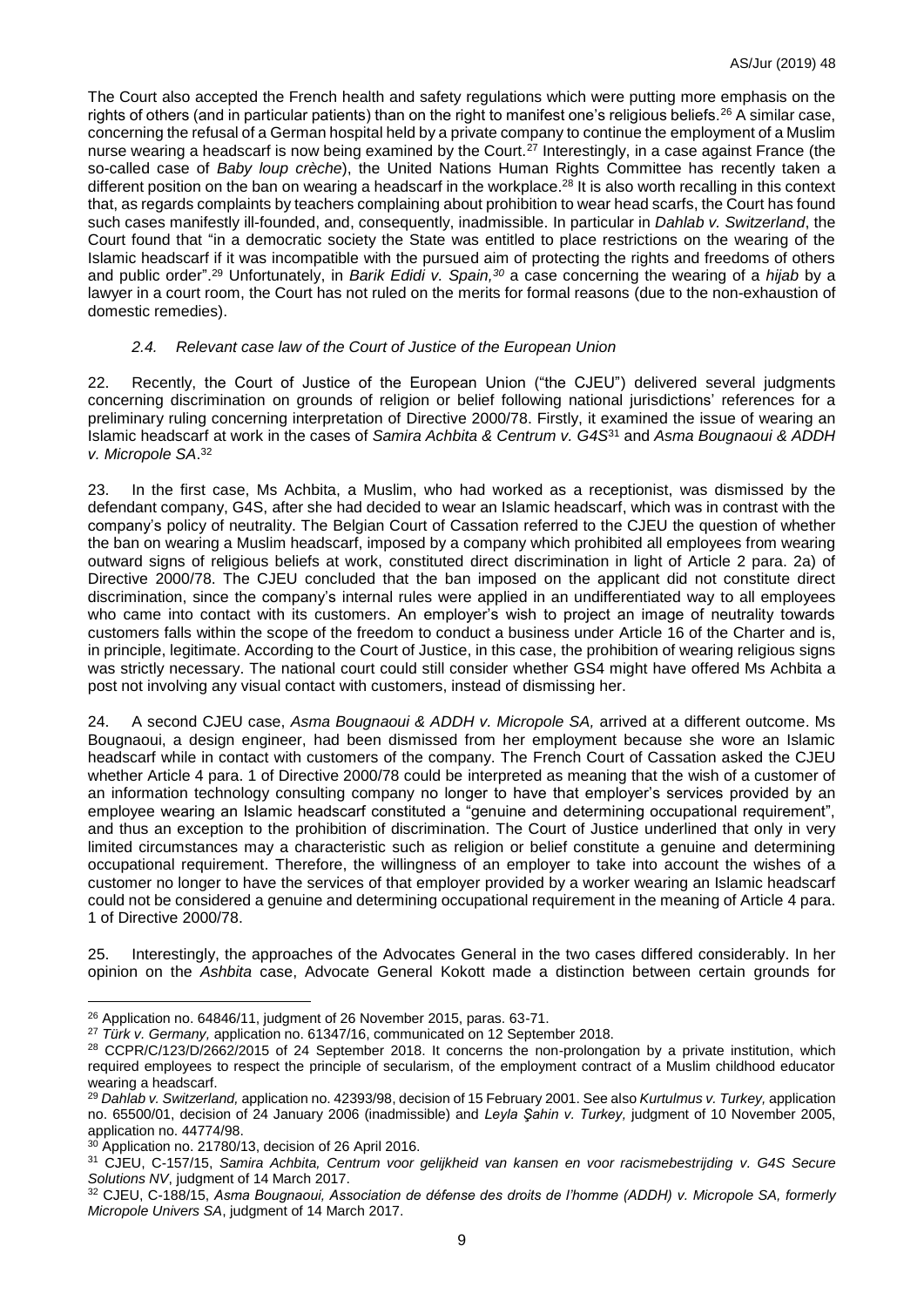discrimination such as gender, age and sexual orientation, related to 'individuals immutable physical features or personal characteristics' and 'modes of conduct based on a subjective decision or conviction, such as the wearing or not of a head covering'.<sup>33</sup> On the other hand, in her opinion on the *Bougnaoui and ADDH* case, Advocate General Sharpston gave greater weight to the consideration of religious identity. She stressed in particular that: *"(…) to someone who is an observant member of a faith, religious identity is an integral part of that person's very being. The requirements of one's faith – its discipline and the rules that it lays down for conducting one's life – are not elements that are to be applied when outside work (say, in the evenings and during weekends for those who are in an office job) but that can politely be discarded during working hours. Of course, depending on the particular rules of the religion in question and the particular individual's level of observance, this or that element may be non-compulsory for that individual and therefore negotiable. But it would be entirely wrong to suppose that, whereas one's sex and skin colour accompany one everywhere, somehow one's religion does not."* <sup>34</sup>

26. In the *Vera Egenberger v. Evangelisches Werk für Diakonie und Entwicklung* judgment<sup>35</sup>, the CJEU has considered an unsuccessful application for a job advertisement posted by German association which pursued charitable and religious purposes. The requirements for the candidates included inter alia the membership of a Protestant church or a church belonging to the Working Group of Christian Churches and identification with the diaconal mission. The applicant, Ms Egenberger, was of no denomination, and was not invited to an interview. The German Federal Court asked the CJEU, inter alia, whether Article 4 para. 2 of Directive 200/78 could be interpreted as meaning that an employer, such as the defendant in this case, might itself authoritatively determine whether a particular religion of an applicant, by reason of the nature of the activities or of the context in which they were carried out, constituted a *genuine, legitimate and justified occupational requirement*, having regard to the employer's ethos. The CJEU replied positively to this question and stressed that, if need be, it must be possible for such an assertion to be subject of effective judicial review.

27. Moreover, in the *Cresco Investigation GmbH v. Markus Achatzi* case<sup>36</sup>, the CJEU has considered the issue of additional pay for work on Good Friday for an applicant not belonging to any of the churches concerned by an agreement according to which Good Friday is a paid public holiday. Employees who were members of the said churches and who were working on Good Fridays were entitled to special 'public holiday pay'. Mr Achatzi, an employee of Cresco, was a member of none of those churches. Having worked on Good Fridays, he claimed to be discriminated against by the denial of the public holiday pay. Following a preliminary reference of the Austrian Supreme Court, the CJEU replied that, in light of Articles 1 and 2 of Directive 2000/78, the national legislation allowing such a differentiation constituted direct discrimination on grounds of religion.

#### **3. The notion of 'reasonable accommodation'**

#### *3.1. The scope of the notion*

28. The concept of "reasonable accommodation"<sup>37</sup> is often invoked in debates concerning handling religious diversity at the workplace. It first emerged in the United States and Canada (Québec) in equality laws as means of handling such diversity. Article 2 of the [UN Convention on the Rights of Persons with Disabilities](https://www.ohchr.org/EN/HRBodies/CRPD/Pages/ConventionRightsPersonsWithDisabilities.aspx) of 2006 defines it as "necessary and appropriate modification and adjustments not imposing a disproportionate or undue burden, where needed in a particular case, to ensure to persons with disabilities the enjoyment or exercise on an equal basis with others of all human rights and fundamental freedoms". Moreover, on the basis of Article 5, para. 3, "in order to promote equality and eliminate discrimination, States Parties shall take all appropriate steps to ensure that reasonable accommodation is provided". In Europe, this concept has been applied to tackle discrimination against people with disabilities: European Union Directive 2000/78/EC obliges employers to provide reasonable accommodation for this category of persons. Article 5 of the Directive defines 'reasonable accommodation' to mean that "employers shall take appropriate measures, where needed in a particular case, to enable a person with a disability to have access to, participate in, or advance in employment, or to undergo training, unless such measures would impose a disproportionate burden on the employer. This burden shall not be disproportionate when it is sufficiently remedied by measures existing within the framework of the disability policy of the Member State concerned." The notion of reasonable accommodation refers to that of "indirect discrimination", which occurs when an apparently neutral rule causes particular disadvantages

<sup>&</sup>lt;u>.</u> <sup>33</sup> Opinion of Advocate General Kokott, C-157/15, 31 May 2016, para. 45.

<sup>34</sup> Opinion of Advocate General Sharpston, C-188/15, 13 July 2016, para. 118.

<sup>35</sup> See CJEU, C-414/16, *Vera Egenberger v. Evangelisches Werk für Diakonie und Entwicklung eV*, judgement of 17 April 2018.

<sup>36</sup> See CJEU, C-193/17, *Cresco Investigation GmbH v. Markus Achatzi*, judgement of 22 January 2019.

<sup>37</sup> See in particular P. Bosset and M.-C. Foblets, *Accommodating diversity in Quebec and Europe: different legal concepts, similar results?,* in 'Institutional accommodation and the citizen: legal and political interaction in a pluralist society, Council of Europe Publishing, series 'Trends in social cohesion' no. 21, 2009, pp. 37-65.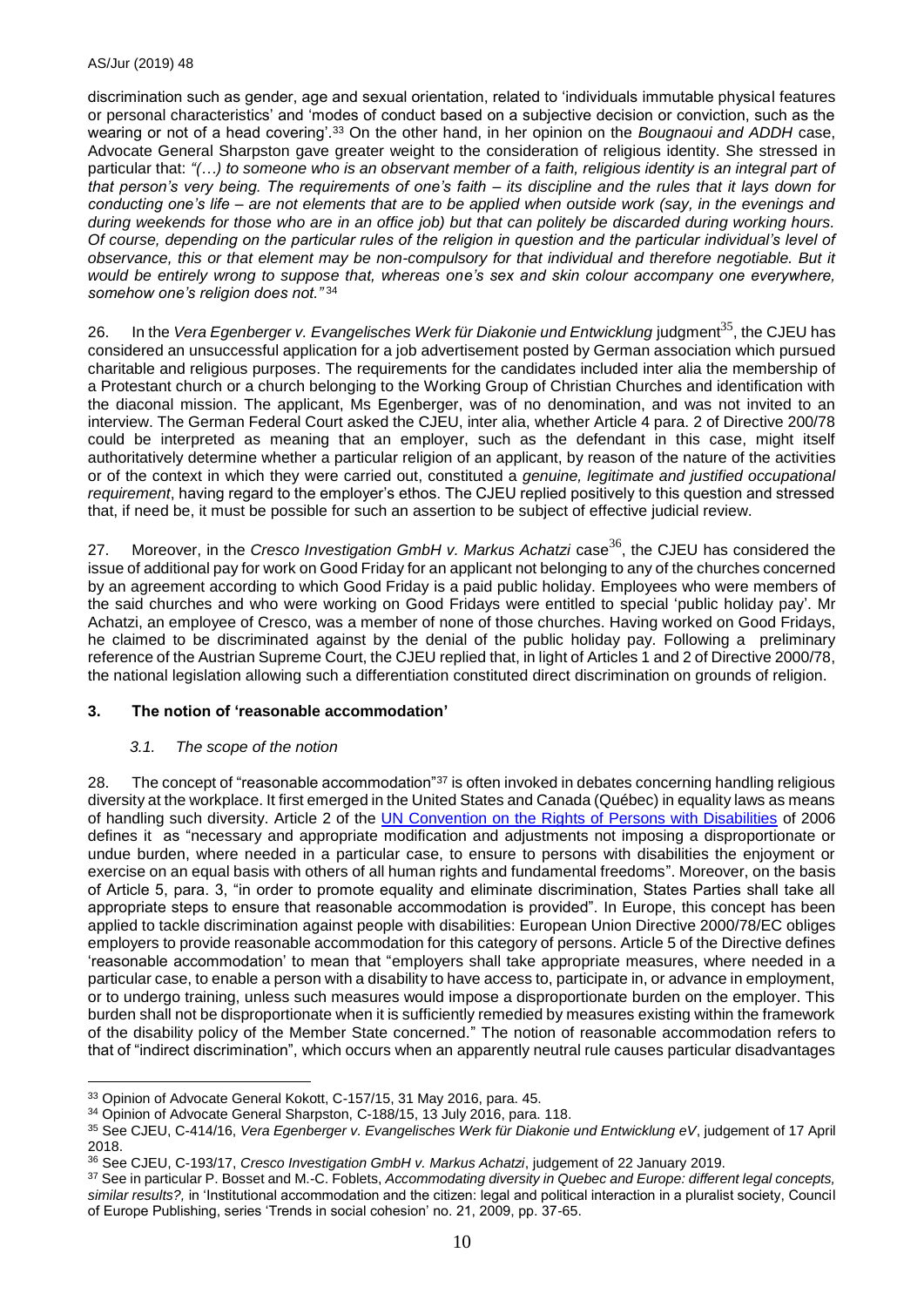to a person, or to a group sharing certain characteristics, as compared to others. "Reasonable accommodation" means that, in certain cases, it will be necessary to adopt appropriate measures to prevent superficially neutral rules from being discriminatory in effect, because their application is detrimental to certain categories of persons. <sup>38</sup> So far as freedom of religion is concerned, it may be applied to religious prescriptions concerning e.g. annual leave, working hours, the wearing of religious clothing and/or symbols, specific dietary needs, etc.

29. The former United Nations Special Rapporteur on freedom of religion or belief Mr Heiner Bielefeld has already found good practices in this field. Although he noted that legislators and courts had been reluctant to apply this principle as a legal entitlement and that employers were encouraged to use it as a managerial tool outside the realm of law, he hoped that the UN Convention on the Rights of Persons with Disabilities could serve as 'a general door opener in this regard' and advocated for combining a legal approach to reasonable accommodation with a more pragmatic managerial approach.<sup>39</sup> In his opinion, reasonable accommodation should be understood as a part of the legal responsibility of States. Its denial could amount to discrimination if taking accommodating measures did not amount to a disproportionate or undue burden, depending on the circumstances of the case. Individuals should be able to resort to legal remedies in order to challenge any denial of reasonable accommodation. The call for adopting practical measures to ensure reasonable accommodation has also been reiterated by the current UN Special Rapporteur on freedom of religion or belief, Mr Ahmed Shaheed, who has stressed that "there is a need for greater sensitivity to more obscure forms of discrimination, such as the prima facie 'neutral' rules prescribing certain dress codes in public institutions" or similar problems arising with regard to dietary rules, fasting, public holidays, labour regulations, public health norms or other issues.<sup>40</sup>

30. Although the ECtHR has not referred to the concept of reasonable accommodation as such, it has applied analogous reasoning in certain cases. In *Glor v. Switzerland*, the applicant had been penalized for not performing military service, even though this was due to a physical disability. The Court, referring to the UN Convention on the Rights of Persons with Disabilities, found that the Swiss authorities had failed to provide for special forms of civilian service for persons in the applicant's situation. In *Vartic v. Romania (No. 2),* the Court found that the prison authorities' refusal to provide the applicant with a vegetarian diet, as required by his Buddhist religious beliefs, was in breach of Article 9 of the Convention, as the State had not taken steps to strike a fair balance between the interests of the prison authorities and those of the applicant, namely his right to manifest his Buddhist religious beliefs, or provided reasonable justification for its failure to do so. 41

31. The issue of reasonable accommodation has been referred to by the Assembly on many occasions. In [Resolution 1846 \(2011\)](http://assembly.coe.int/nw/xml/XRef/Xref-DocDetails-EN.asp?fileid=18055) on "Combating all forms of discrimination based on religion", the Assembly called on member States to "strive to accommodate the needs of different religions and beliefs in a pluralist society, provided that any such measures do not infringe the rights of others".<sup>42</sup> [Resolution 2036 \(2015\),](http://assembly.coe.int/nw/xml/XRef/Xref-DocDetails-EN.asp?fileid=21549) mentioned by the signatories of the motion for a resolution being at the origin of my rapporteurship, focused on the situation of Christians in Europe and called on member States to "promote reasonable accommodation within the principle of indirect discrimination".<sup>43</sup> In [Resolution 2076 \(2015\),](http://assembly.coe.int/nw/xml/XRef/Xref-DocDetails-EN.asp?fileid=22199) the Assembly again invited member States to seek "reasonable accommodations" and to "make sure that religious communities and their members are able, in compliance with the law, to (…) manage welfare institutions (hospitals, workshops for persons with disabilities, homes for elderly people, nursery schools, etc.) and schools and places of education" and that they exercise their right to freedom of expression. 44

#### *3.2. The pros and cons of reasonable accommodation*

32. The pros and cons of reasonable accommodation have already been analysed by the UN former Special Rapporteur on freedom of religion or belief Mr Bielefeld.<sup>45</sup> He focused on six typical objections: that reasonable accommodation *a) would privilege minorities at the expense of equality; b) would endanger neutrality; c) would open the floodgates to trivial demands; d) would dilute corporate identity; e) would create a risk of conflicts in the workplace and f) would entail undue economic and managerial burdens for employers.*

33. Objections have been raised to several of the arguments, in particular:

14150/08, judgment of 17 December 2013.

<sup>&</sup>lt;u>.</u> <sup>38</sup> Ibid, p. 37.

<sup>&</sup>lt;sup>39</sup> See his Interim report, UN General Assembly, A/69/261 of 5 August 2014, paras. 52, 60 and 62.

<sup>40</sup> See his report UN General Assemby A/HRC/34/50 of 17 January 2017, para. 46.

<sup>41</sup> *Glor v. Switzerland,* application no. 13444/04, judgment of 30 April 2009, and *Vartic v. Romania (No. 2),* application no.

<sup>42</sup> Paragraph 5.5 of the resolution.

<sup>43</sup> Paragraph 6.2 of the resolution.

<sup>44</sup> Paragraphs 8 and 13.1 and sub-paragraphs 13.1.2 and 13.1.3 of the resolution.

<sup>45</sup> A/69/261, see below, paras. 53-59.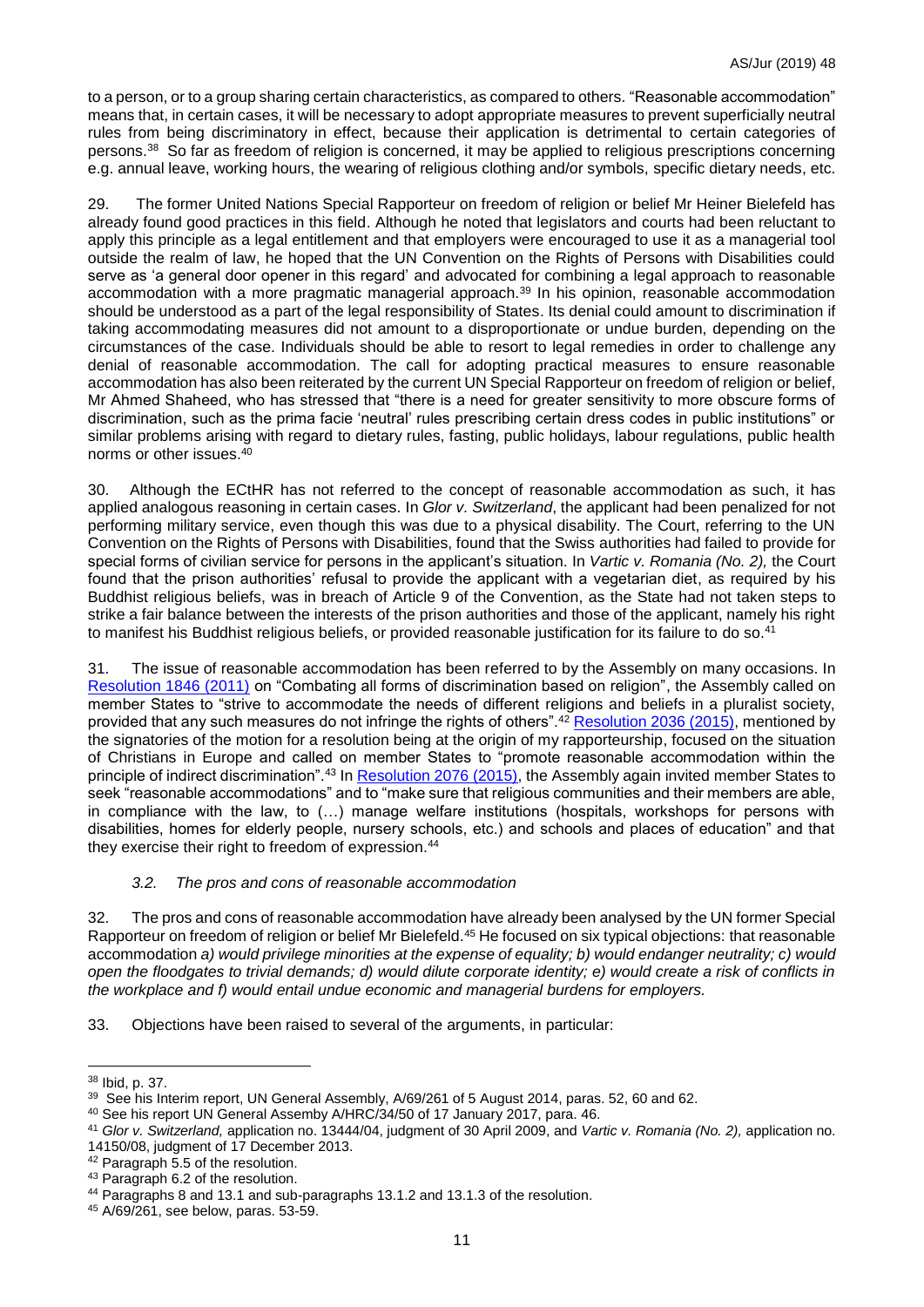ad a) reasonable accommodation encourages implementation of substantive equality, which is always diversity-friendly and complex; it thus contributes to a more diverse society to the benefit of all;

ad b) although a policy of neutrality is of particular importance for the public service and other State institutions (such as the police or the judiciary), the term 'neutrality' can have very different meanings and can sometimes imply a policy of non-commitment towards, and non-recognition of religion or belief and can lead to restrictive measures in this area, both within public and private institutions. Nevertheless, neutrality can also entail a policy of fair inclusion of people of diverse religious or belief orientation, and from this perspective reasonable accommodation can become a positive factor of 'neutrality';

ad c) reasonable accommodation does not mean that all kinds of personal tastes or preferences should be accommodated, but it should rather help "to avoid situations in which an employee would otherwise be faced with discriminatory treatment and a serious, existential dilemma";

ad d) the interest of maintaining corporate identity is usually reconcilable with accommodating religious diversity, which requires "a degree of flexibility from both employers and employees, as well as tolerance from third parties and the society at large";

ad e) the mere possibility of conflicts between staff members is often taken as a pretext to reject any accommodating measure, while reasonable accommodation "presupposes a more demanding concept of complex equality";

ad f) it results from the definition of reasonable accommodation included in the UN Convention of the Rights of Persons with Disabilities that too far-reaching requests should be rejected, if they cause disproportionate economic or other costs for the employer (which underlines the potential of this approach to help ensure proportionality between any interference and the pursuit of a legitimate aim). Moreover, experience shows that accommodating measures are nearly or totally cost-free. In the long run, they can also enhance the reputation of an institution or company and reinforce the sense of loyalty of the staff.

34. The question of whether a duty of reasonable accommodation should be included in the law has been discussed at length by many commentators.<sup>46</sup> Especially in the United Kingdom, the supporters of this idea believe that it would be easier to bring claims of discrimination, as the individual concerned will not have to show the 'group disadvantage' required under the legislation on indirect discrimination. The creation of such a duty would also create clarity for employees with a religion or a belief and they would feel more comfortable and less confrontational in making their requests. However, the creation of a 'right to request accommodation' would privilege religion over other protected characteristics. Moreover, it might lead to a risk of conflicting standards as between the right as it applies to religion, and the right to request flexible working for other workers. Although the duty of reasonable accommodation is included in the legislation of Canada and the United States of America, the practice in the two countries differs considerably because of differences in assessing the reasonable character of the accommodation, and in particular of the "undue hardhip" to the employer. The standard of the review is lower in the USA: the duty does not apply if the employer will be caused even a minimal hardship by accommodating the employee's religion.<sup>47</sup>

35. At the hearing that took place before the Committee on 1 October 2019, all the invited experts were in favour of introducing a duty of reasonable accommodation for employers. As stressed by Professor Alidadi such a mechanism could ensure a more substantive form of equality and protect minorities. He felt that the opposition to this idea was of political and legal nature. From the political perspective, legislators were not friendly to religion. From the legal one, there was a clash between the progressive and the conservative, as the latter feared that such a mechanism would also be later claimed by LGBTI persons. However, according to Ms Alidadi, there was no conflict between reasonable accommodation for religious minorities and the rights of LGBTI persons. Professor Martinez-Torron stressed that employers had to accommodate their employees' requests because religion was a part of a person's identity. Professor Ghanea underlined that without reasonable accommodation religious minorities might be discriminated.

#### **4. States' practice**

1

<sup>46</sup> See, for example, K. Alidadi, 'Reasonable accommodations for religion and belief: Adding value to Art.9 ECHR and the European Union's anti-discrimination approach to employment?' European Law Review (2012), 37, 6: 693-715, or E. Howard, 'Reasonable accommodation of religion and other discrimination grounds in EU law', European Law Review (2013), 38, 3: 360-75.

<sup>47</sup> The UK Equality and Human Rights Commission, Research report 97: Review of equality and human rights law relating [to religion or belief](https://www.equalityhumanrights.com/sites/default/files/research-report-97-review-of-equality-and-human-rights-law-relating-to-religion-or-belief.pdf) by P. Edge and L. Vickers, 2015, pp. 50-56.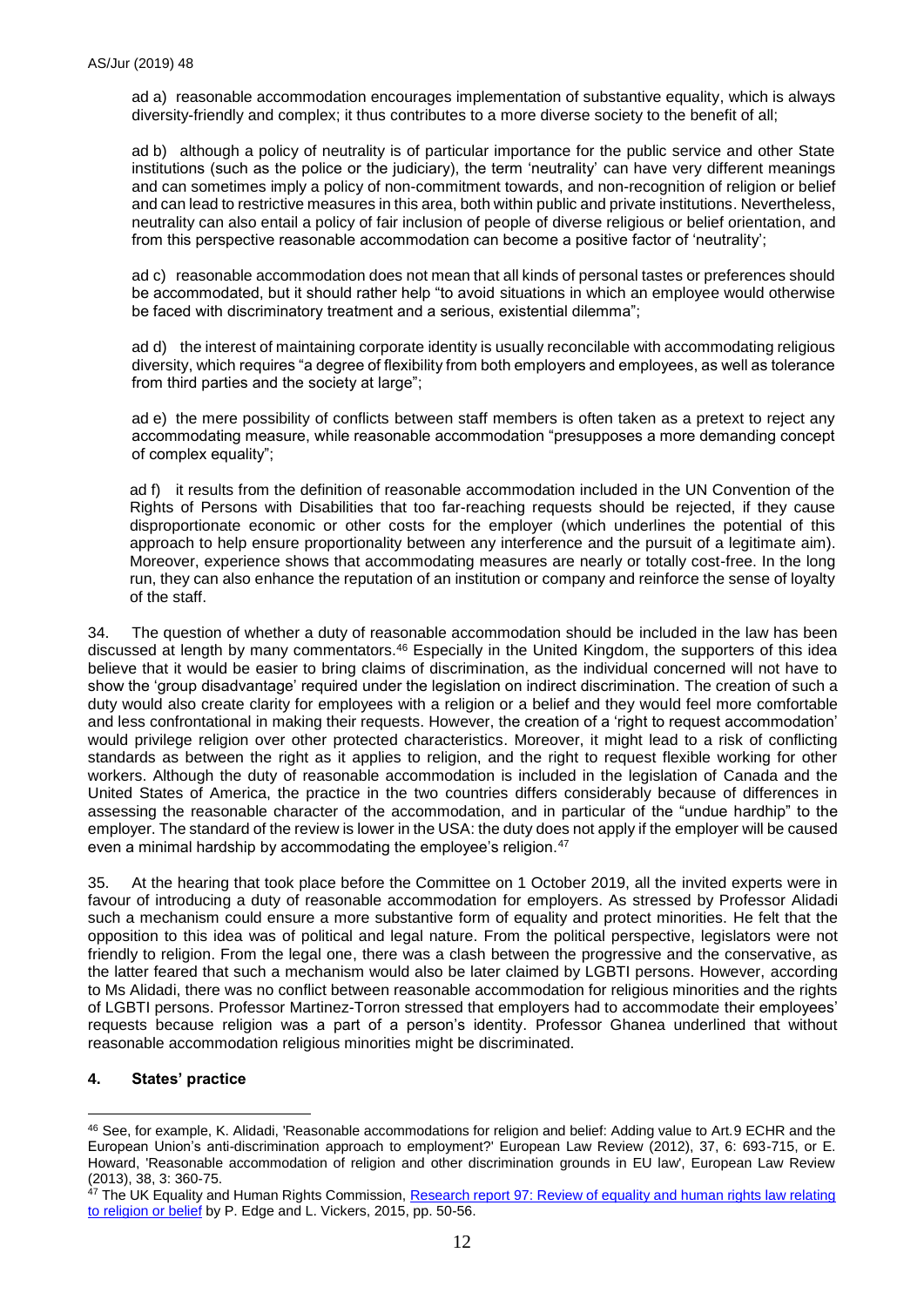36. The Court's analysis in the *Eweida and Others v. the UK* judgment<sup>48</sup> showed that a majority of the Council of Europe member States did not regulate the wearing of religious clothing or symbols in the workplace, including for civil servants, and that only five States (out of twenty-six studied) prohibited completely the wearing of religious symbols or clothing by civil servants (France, Germany, some cantons of Switzerland, Turkey and Ukraine). Equinet (European Network of Equality Bodies), which brings together 46 organisations from 34 States, all of which are Council of Europe member States, has collected some data in this respect. Its 2018 report on ['Faith in Equality: Religion and Belief in Europe'](http://equineteurope.org/wp-content/uploads/2019/02/wg_religion_report_final_web.pdf) indicates that States still have difficulties with striking a balance between individuals' or groups' rights enshrined in Article 9 para. 1 of the Convention and the legitimate interests such as public safety, public order, health or morals or the protection of the rights and freedoms of others. The highest number of cases concerning discrimination based on religion have been reported in the field of employment, especially in the area of recruitment and selection, wearing of headgear and religious symbols, religious harassment in the workplace, justified occupational requirement, opting out of certain tasks, work patterns and conflicts of rights.<sup>49</sup>

37. I have gathered additional information on the measures taken to ensure "reasonable accommodation" in Council of Europe member States in particular thanks to a questionnaire sent to the EPCRD. Twenty-seven member States of the Council of Europe - Albania, Belgium, Croatia, Cyprus, the Czech Republic, Estonia, Finland, France, Georgia, Germany, Greece, Hungary, Italy, Latvia, Lithuania, Montenegro, Norway, Poland, Portugal, Romania, Serbia, the Slovak Republic, Spain, Sweden, Switzerland, Turkey and the United Kingdom – have answered to my questions. Two observer States (to the Assembly) - Canada and Israel - have also replied to my questionnaire. For various reasons, Slovenia has decided not to do so. Since a detailed summary of those answers has been declassified by the Committee (see AS/Jur(2019)43 Appendix declassified), I will only briefly present my conclusions here.

38. Most Council of Europe member States have replied negatively to the question concerning the existence of a formal mechanism for the reasonable accommodation of religion or belief in the workplace. Many States have indicated that 'accommodation' is ensured in practice, although this term is not explicitly mentioned in the law. That is, in particular, due to the fact that a refusal to accommodate may lead to discrimination in some cases. The United Kingdom even referred to a report of the *Equality and Human Rights Commission* (EHRC)<sup>50</sup> stating that a duty of reasonable accommodation would not lead to substantial additional protection and the existing law enabled employers to make an accommodation and address employee's request sufficiently. The examples of accommodating measures referred mainly to the issues of wearing of religious clothing and/or symbols, religious holidays, providing special food and praying time in the office. Some States (Belgium, France and Switzerland) made a clear distinction between public and private institutions as regards the requirements related to the wearing of religious clothing and/or symbols (with these requirements being stricter in the former institutions). Interestingly, Turkey has recently lifted the ban on wearing such clothes and/or symbols by public officials. In the lack of a formal mechanism for reasonable accommodation, many States have given examples of different complaint mechanisms, often referring to the existing legislation on nondiscrimination and/or equal treatment. Some of the replies stressed that it was primarily up to each employer to decide how requests for accommodation should be addressed. Thirteen Council of Europe member States have provided information on cases where questions of reasonable accommodation have been raised before courts (Belgium, Croatia, France, Germany, Hungary, Latvia, Norway, Portugal, Spain, Sweden, Switzerland, Turkey and the United Kingdom).

39. Canada has provided useful information about the functioning of its reasonable accommodation mechanism. Under *th[e Canadian Human Rights Act,](https://laws-lois.justice.gc.ca/eng/acts/h-6/) the [Canadian Charter of Rights and Freedoms](https://laws-lois.justice.gc.ca/eng/Const/page-15.html)* and under special provincial and territorial human rights legislation - all employers have a duty to ensure reasonable accommodation. The employer's duty to accommodate exists with respect to any ground of discrimination (e.g. religion, sex or disability) and has its limits where accommodation is not possible because it would cause "undue hardship" (fr. *contrainte excessive*) to the employer. For the last thirty years, courts and human rights bodies have examined numerous cases concerning discrimination on grounds of religion and requests for reasonable accommodation in the workplace (see, for example, the case of *Ontario Human Rights Commission v. Simpsons-Sears<sup>51</sup>*).

<u>.</u>

<sup>48</sup> *Eweida and Others v. the United Kingdom*, *op. cit.,* para. 47. It concerned twenty-six member States of the Council of Europe.

<sup>49</sup> P. 7 and pp. 30-52 of the report.

<sup>50</sup> [Equality and Human Rights Commission Report,](https://www.equalityhumanrights.com/sites/default/files/religion-or-belief-report-december-2016.pdf) December 2016.

<sup>51</sup> 1985, 2 S.C.R. 536.